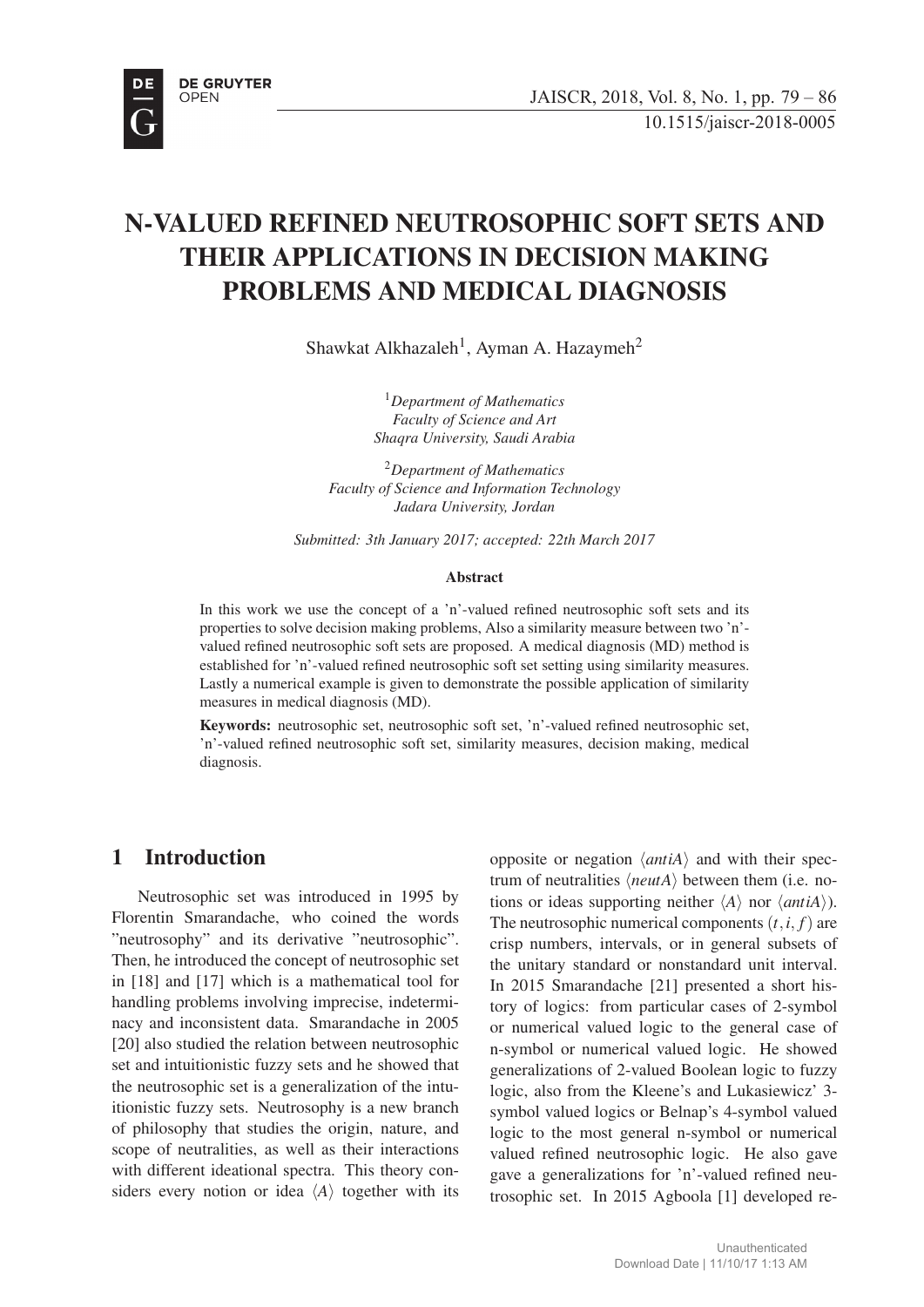fined neutrosophic algebraic structures by studding refined neutrosophic group and presented some of its elementary properties. Broumi et. al. in [6] defined the concept of 'n'-valued interval neutrosophic sets and introduced the basic operations of this concept. Some distances between 'n'-valued interval neutrosophic sets were proposed. They also proposed an efficient approach for group multicriteria decision making based on 'n'-valued interval neutrosophic sets and give an application of 'n' valued interval neutrosophic sets in medical diagnosis problem. Smarandache in 2015 [19] gave a short history about: the neutrosophic set, neutrosophic numerical components and neutrosophic literal components, neutrosophic numbers, neutrosophic intervals, neutrosophic dual number, neutrosophic special dual number, neutrosophic special quasi dual number, neutrosophic linguistic number, neutrosophic linguistic interval-style number, neutrosophic hypercomplex numbers of dimension n, and elementary neutrosophic algebraic structures. He also gave their generalizations to refined neutrosophic set, respectively refined neutrosophic numerical and literal components, then refined neutrosophic numbers and refined neutrosophic algebraic structures, and set-style neutrosophic numbers. A short history of logics: from particular cases of 2-symbol or numerical valued logic to the general case of n-symbol or numerical valued logic as presented in [21], [23], [22]. Then some authors studied the similarity measures between some of these concepts such as: Broumi and Smarandache in 2014 [8] proposed the cosine similarity measure of neutrosophic refined (multi-) sets where the cosine similarity measure of neutrosophic refined sets is the extension of improved cosine similarity measure of single valued neutrosophic. They also presented the application of medical diagnosis using this cosine similarity measure of neutrosophic refined set. Also they in 2015 [9] presented a new distance measure between neutrosophic refined sets on the basis of extended Hausdorff distance of neutrosophic set and studied some of their basic properties and using this extended to solve medical diagnosis problem. In 2016 Broumi and Deli [5] proposed the correlation measure of neutrosophic refined (multi-) sets where the concept of this correlation measure of neutrosophic refined sets is the extension of correlation measure of neutrosophic sets and intuitionistic fuzzy multi-sets. They using

this measure to solve medical diagnosis and pattern recognition problems. Since the similarity measure is an important tool in pattern recognition and fault diagnosis, Jun Ye in 2015 [11] proposed two cotangent similarity measures for single-valued neutrosophic sets (SVNSs) based on cotangent function. Then, he introduced the weighted cotangent similarity measures and studied the comparison between the cotangent similarity measures of SVNSs and existing cosine similarity measure of SVNSs. He also applied the cotangent similarity measures to the fault diagnosis of steam turbine. In 1999, Molodtsov [15] initiated a novel concept of soft set theory as a new mathematical tool for dealing with uncertainties. Maji et. al. [14] in 2003 studied soft set and gave some operations related to this theory. As a combination of neutrosophic set and soft set, Maji [13] introduced neutrosophic soft set (NSS in short). He established its application in decision making. In 2013 Said and Smarandache [7] defined the concept of intuitionistic neutrosophic soft set and introduced some operations on intuitionistic neutrosophic soft set and some properties of this concept have been established. Mehmet et. al. in 2015 [10] introduced the concept of neutrosophic soft expert set they also defined its basic operations, namely complement, union, intersection, AND and OR, and studied some of their properties and gave an application of this concept in a decision- making problem. Alkhazaleh [3] in 2016 introduced the concept of time-neutrosophic soft set as a generalization of neutrosophic soft set and studied some of its properties. Also, he defined its basic operations, complement, union, intersection, "AND" and "OR" and studied their properties and gave hypothetical application of this concept in decision making problems. In 2015 Karaaslan [12] Studied the concept of single-valued neutrosophic refined soft set as an extension of single-valued neutrosophic refined set. Also, he defined the set of theoretical operations between two single-valued neutrosophic refined soft sets and investigated some basic properties of these operations. He also proposed two methods to calculate correlation coefficient between two single-valued neutrosophic refined soft sets, and gave a clustering analysis application of one of proposed methods. In 2015 Mukherjee and Sarkar [16] proposed a new method of measuring similarity measure and weighted similarity measure between two neutrosophic soft sets (NSSs). They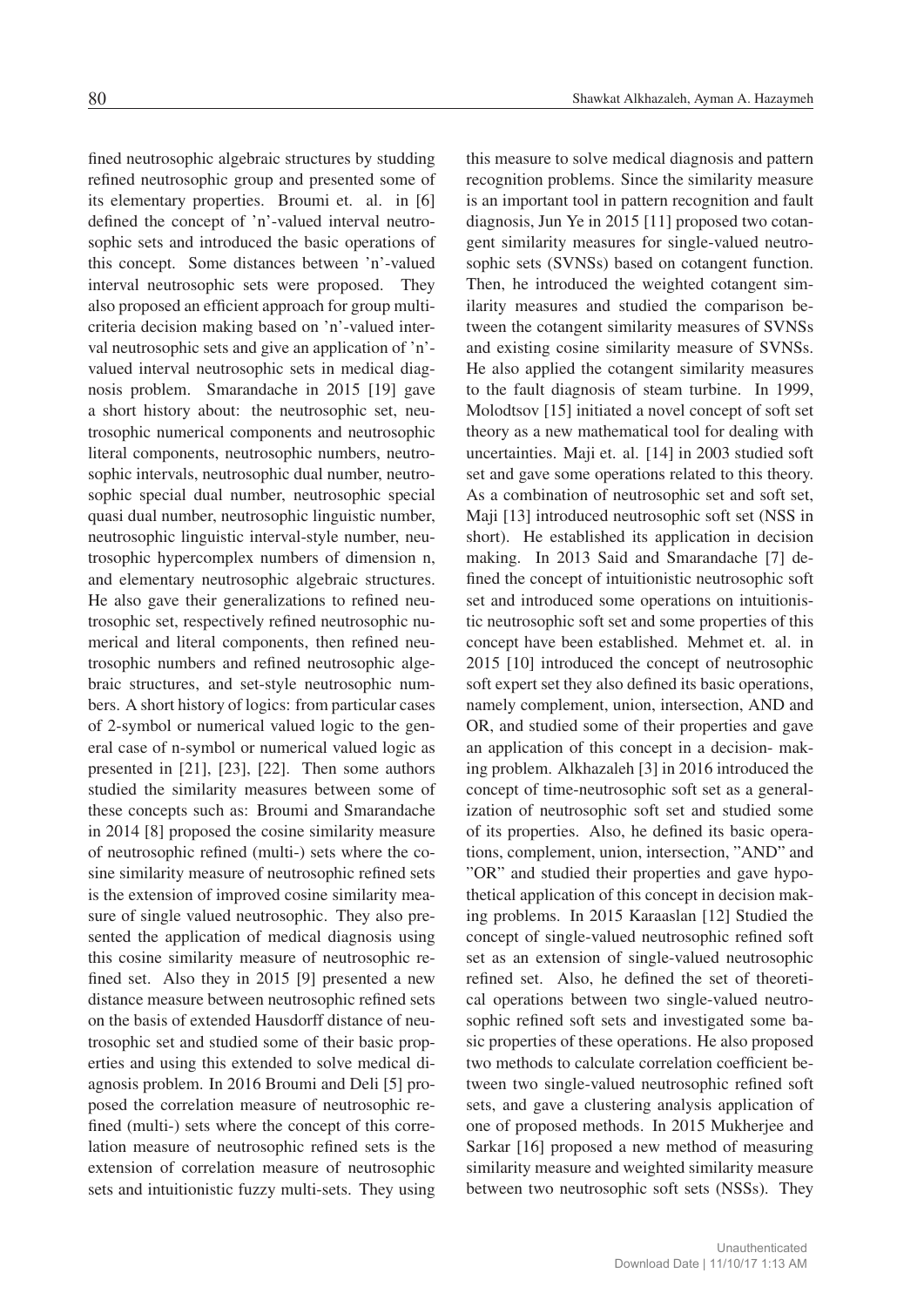also gave a comparative study between the existing similarity measures for neutrosophic soft sets. A decision making method is established for neutrosophic soft set setting using similarity measures and they gave a numerical example to demonstrate the possible application of similarity measures in pattern recognition problems. As a generalization of neutrosophic soft set, Alkhazaleh in 2016 [2] introduced the concept of 'n'-valued refined neutrosophic soft set and studied some of its properties. He also, defined its basic operations, complement, union intersection, "AND" and "OR" and studied their properties. In this study, after giving some definitions related to the 'n'-valued refined neutrosophic soft set (n-VRNS-set), we use these concepts to solve decision making problems. Also, a similarity measure between two 'n'-valued refined neutrosophic soft sets are proposed. A medical diagnosis method (MD) is established for 'n'-valued refined neutrosophic soft set setting using similarity measures. Lastly, a numerical example is given to demonstrate the possible application of similarity measures in medical diagnosis (MD).

### 2 Preliminary

In this Section we recall some definitions and properties regarding neutrosophic set theory, soft set theory, 'n'-valued refined neutrosophic, neutrosophic soft set theory and 'n'-valued refined neutrosophic soft set required in this paper.

Definition 1 *[20] A neutrosophic set A on the universe of discourse X is defined as*

$$
A = \{ \langle x; T_A(x); I_A(x); F_A(x) \rangle; x \in X \}
$$

*where T; I; F* : *X →*] *<sup>−</sup>*0; 1+[ *and*

$$
-0 \leq T_A(x) + I_A(x) + F_A(x) \leq 3^+.
$$

Molodtsov defined soft set in the following way. Let *U* be a universe and *E* be a set of parameters. Let  $P(U)$  denote the power set of *U* and  $A \subseteq E$ .

**Definition 2** [15] A pair  $(F, A)$  is called a soft set *over U, where F is a mapping*

$$
F: A \to P(U).
$$

*In other words, a soft set over U is a parameterized family of subsets of the universe U. For*  $\varepsilon \in A$ ,  $F(\varepsilon)$ 

Definition 3 *[13] Let U be an initial universe set and*  $E$  *be a set of parameters. Consider*  $A ⊂ E$ *. Let P*(*U*) *denotes the set of all neutrosophic sets of U. The collection* (*F,A*) *is termed to be the soft neutrosophic set over U, where F is a mapping given by*  $F: A \rightarrow P(U)$ .

Definition 4 *[2] Let U be an initial universe set and E be a set of parameters,*  $T_i = \{T_1, T_2, ..., T_p\}$ *be a set types of truths,*  $I_k = \{I_1, I_2, ..., I_r\}$  *be a set types of indeterminacies and*  $F_k = \{F_1, F_2, ..., F_s\}$  *be a set types of falsities and*  $n = p + r + s$  *where all subcomponents*  $T_i$ ;  $I_k$ ;  $F_l$  *subsets of* [0,1]*. Consider*  $A \subset E$ . Let  $P(U)$  denotes the set of all 'n'-valued re*fined neutrosophic sets of U. The collection*  $(f_n, A)$ *is termed to be the 'n'-valued refined neutrosophic soft set over*  $U$ *, where*  $f_n$  *is a mapping given by*  $f_n: A \to P(U)$ .

# 3 An Application of n-VRNSS in Decision Making

In this Section, we present an application of n-VRNSS in a decision making problem.

Assume that a company wants to fill a position. There are two candidates who form the universe  $U = \{u_1, u_2\}$ , the hiring committee considers a set of parameters,  $E = \{e_1, e_2, e_3\}$ , the parameters  $e_i$  ( $i = 1, 2, 3$ ) stand for "experience", "computer knowledge" and "good speaking", respectively. Let the truth *T* is refined (split) as  $T_A =$  $AbsoluteTruth, T_R = RelativeTruth,$  indeterminacy *I* is refined (split) as  $I_A = AbsoluteIndex,$  $I_R$  = *RelativeIndeterminacy* and and the falsity *F* is refined (split) as  $F_A = Absolute falsity$ ,  $I_R =$ *Relative f alsity* .  $T_A$ ,  $T_R$ ,  $I_A$ ,  $I_R$   $F_A$  and  $F_R$  are subsets of  $[0,1]$ , such that  $n = p + r + s$  where  $n = 6, p = 2, r = 2, s = 2$ . Then, after a serious discussion the committee constructs the following case of 6-Valued refined neutrosophic soft set.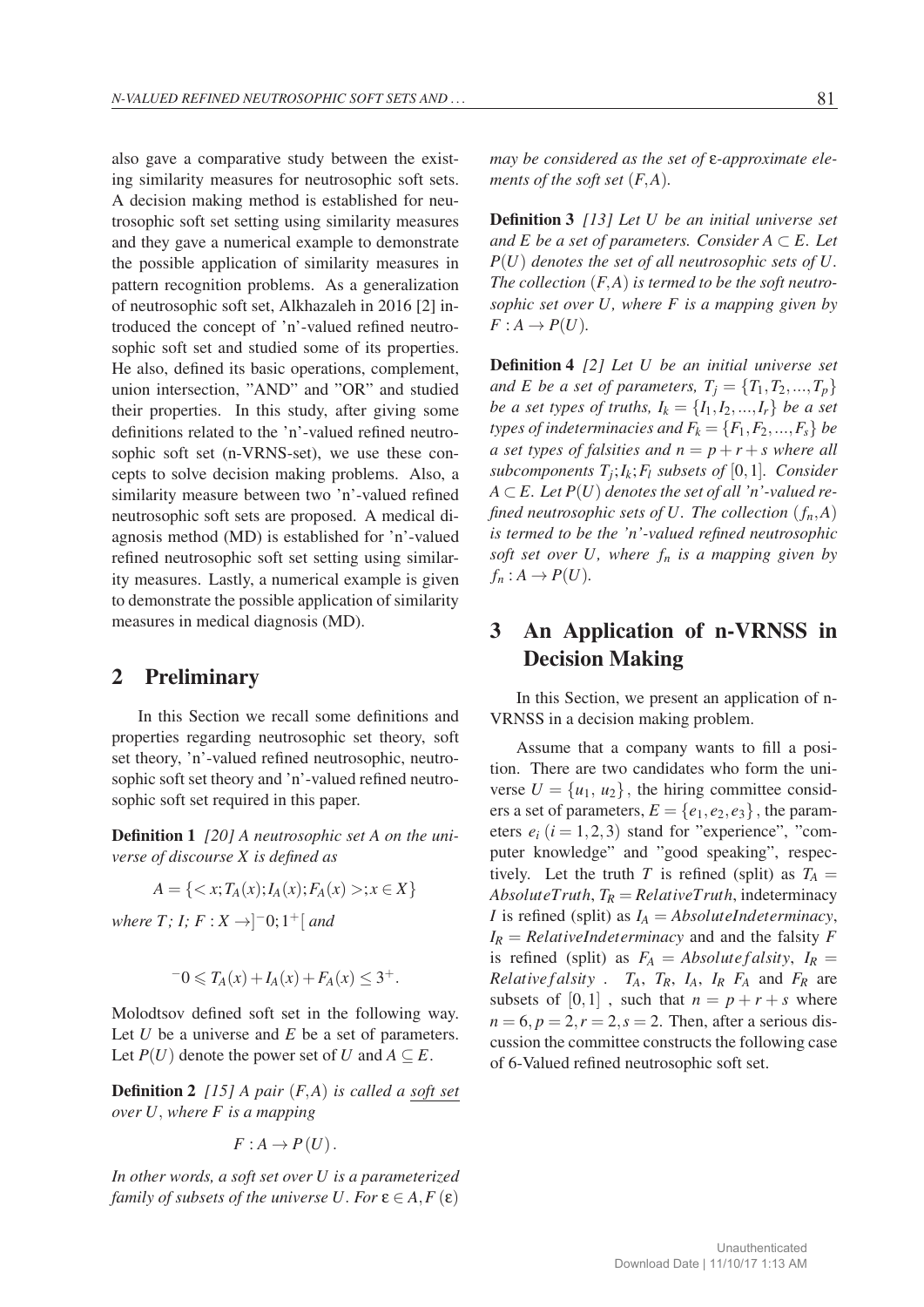Example 1 *[2]*

$$
f_5(e_1) = \frac{u_2}{\langle (0.5, 0.4); (0.2, 0.3); (0.4, 0.3) \rangle}, \frac{u_2}{\langle (0.7, 0.4); (0.1, 0.5); (0.5, 0.1) \rangle} \rangle,
$$
  

$$
f_5(e_2) = \frac{u_1}{\langle (0.3, 0.5); (0.3, 0.4); (0.5, 0.4) \rangle}, \frac{u_2}{\langle (0.3, 0.3); (0.2, 0.3); (0.4, 0.8) \rangle} \rangle,
$$
  

$$
f_5(e_3) = \frac{u_1}{\langle (0.6, 0.3); (0.3, 0.1); (0.2, 0.4) \rangle}, \frac{u_2}{\langle (0.5, 0.7); (0.1, 0.2); (0.2, 0.2) \rangle} \rangle,
$$

and we can write the 6-valued refined neutrosophic *and we can write the 6-valued refined neutrosophic* soft set (*f*6*,E*) as consisting of the following collec-*soft set* (*f*6*,E*) *as consisting of the following collec*tion of approximations: *tion of approximations:*

$$
(f_6, E) = \left\{ \left( e_1, \left\{ \frac{u_1}{\langle (0.5, 0.4); (0.2, 0.3); (0.4, 0.3) \rangle}, \frac{u_2}{\langle (0.7, 0.4); (0.1, 0.5); (0.5, 0.1) \rangle} \right\} \right), \\ \left( e_2, \left\{ \frac{u_1}{\langle (0.3, 0.5); (0.3, 0.4); (0.5, 0.4) \rangle}, \frac{u_2}{\langle (0.3, 0.3); (0.2, 0.3); (0.4, 0.8) \rangle} \right\} \right), \\ \left( e_3, \left\{ \frac{u_1}{\langle (0.6, 0.3); (0.3, 0.1); (0.2, 0.4) \rangle}, \frac{u_2}{\langle (0.5, 0.7); (0.1, 0.2); (0.2, 0.2) \rangle} \right\} \right) \right\}.
$$

Also we can represent the above set as shown in Table 1.

The following algorithm may be followed by the company to fill the position.

- 1 Input the n-VRNSS  $(F_n, E)$ .
- 2 Find the neutrosophic soft set  $(F, E)$ , (Table 2) where:
	- a  $\forall e \in E$ , the truth-memberships  $T_{(u_i,e)} =$ 1 *p p*  $\sum_{j=1}$   $T_j(u_i, e)$ .
	- $b \ \forall e \in E$ , the indeterminacy-memberships  $I_{(u_i,e)} = \frac{1}{r}$ *r*  $\sum_{j=1}$   $I_j(u_i, e)$ .
	- $c \ \forall e \in E$ , the falsity-memberships  $F_{(u_i,e)} =$ 1 *s s*  $\sum_{j=1} F_j(u_i, e_i).$

3 Find 
$$
\alpha_j = \sum_i T(u_{ij}).
$$

4 Find 
$$
\beta_j = \sum_i I(u_{ij}).
$$

5 Find  $\gamma_j = \sum_i F(u_{ij}).$ 

6 Find 
$$
\delta_j = \alpha_j + \beta_j - \gamma_j
$$
.

7 Find *m*, for which  $\delta_m = \max \delta_j$ . Then  $s_m$  is the optimal choice object. If *m* has more than one value, then any one of them could be chosen by the company using its option.

Now we use this algorithm to find the best choice for the company to fill the position. From Table 2 we have the following: max  $\delta_j = \delta_2$ , so the committee will choose candidate 2 for the job.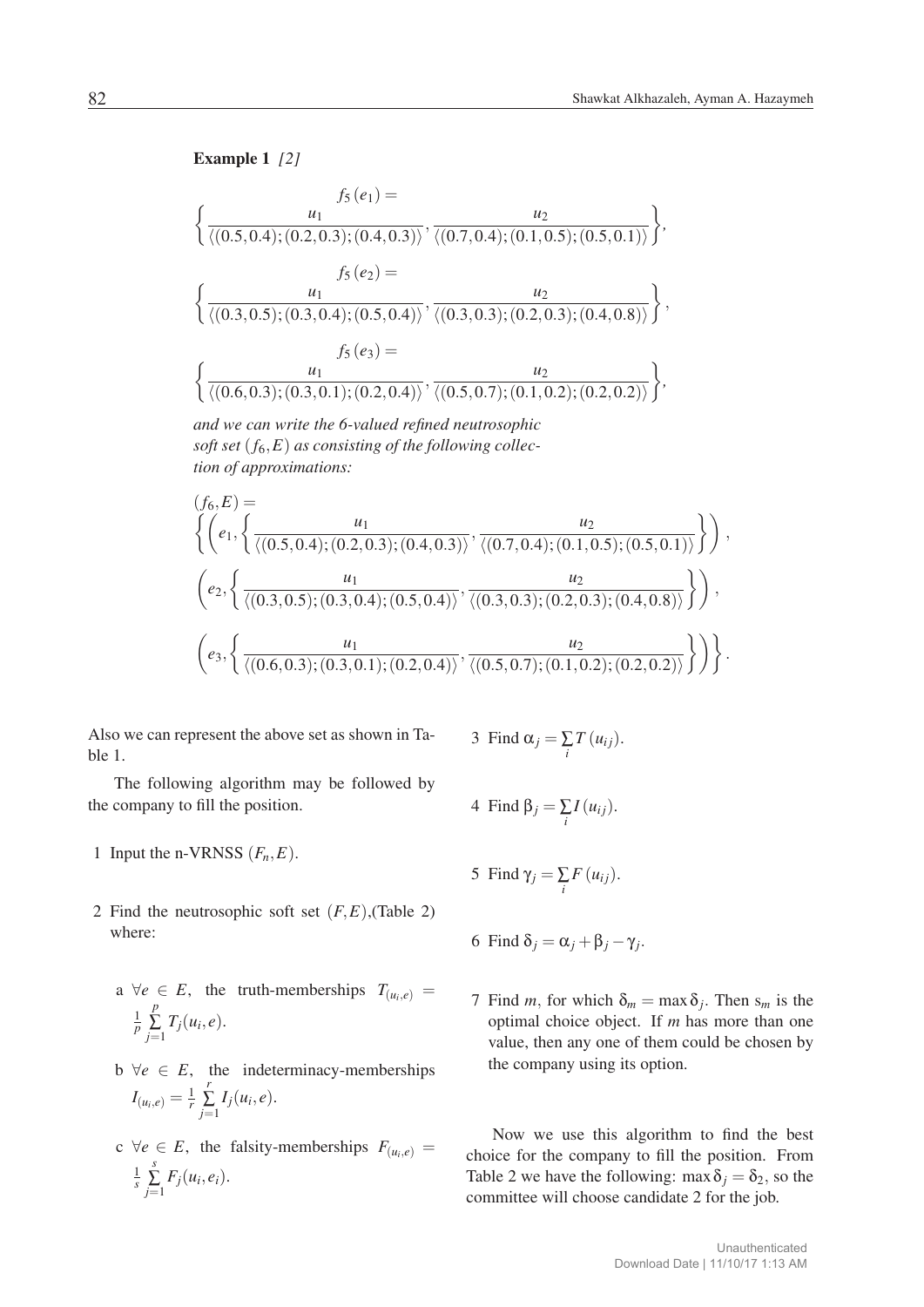|       | $(u_1, e_1)$ | $(u_1, e_2)$ | $(u_1, e_3)$ | $(u_2, e_1)$ | $(u_2, e_2)$ | $(u_2, e_3)$ |
|-------|--------------|--------------|--------------|--------------|--------------|--------------|
|       |              |              |              |              |              |              |
| $T_A$ | 0.5          | 0.3          | 0.6          | 0.7          | 0.3          | 0.5          |
| $T_R$ | 0.4          | 0.5          | 0.3          | 0.4          | 0.3          | 0.7          |
| $I_A$ | 0.2          | 0.3          | 0.3          | 0.1          | 0.2          | 0.1          |
| $I_R$ | 0.3          | 0.4          | 0.1          | 0.5          | 0.3          | 0.2          |
| $F_A$ | 0.4          | 0.5          | 0.2          | 0.5          | 0.4          | 0.2          |
| $F_R$ | 0.3          | 0.4          | 0.4          | 0.1          | 0.8          | 0.2          |

**Table 1.** 6-valued refined neutrosophic soft set  $(f_6, E)$ 

**Table 2.** Neutrosophic soft set  $(f, E)$ 

|   | $(u_1,e_1)$ | $(u_1, e_2)$ | $(u_1, e_3)$ | $(u_2, e_1)$ | $(u_2, e_2)$ | $(u_2,e_3)$ |
|---|-------------|--------------|--------------|--------------|--------------|-------------|
|   | 0.45        | 0.4          | 0.45         | 0.55         |              | 0.6         |
|   | 0.25        | 0.35         | 0.2          | 0.3          | 0.25         | 0.15        |
| F | 0.35        | 0.45         | 0.3          | 0.3          | 0.6          |             |

# 4 Similarity Measure for 'n' valued Refined Neutrosophic Soft Set(n-VRNSSs)

In this Section we have proposed a new method for measuring similarity measure and weighted similarity measure for n-VRNSSs and some basic properties are also studied.

**Definition 5** Let  $U = \{x_1, x_2, x_3, ..., x_d\}$  be the uni*verse of discourse and*  $\overline{E} = \{e_1, e_2, e_3, \ldots, e_k\}$  *be the set of parameters and let* (*fn,E) and* (*gn,E*) *be two 'n'-valued refined neutrosophic soft sets over U*(*E*)*. Then the similarity measure between n-VNSSs*  $(f_n, E)$  *and*  $(g_n, E)$  *where*  $n = p + r + s$ *, is denoted by S*(*fn,gn*) *and is defined as follows*

$$
S(f_n, g_n) = \frac{1}{3dk} \sum_{i=1}^d \sum_{j=1}^k \left( 3 - \frac{1}{p} \sum_{l=1}^p \left| T^l f_n(x_l)(e_j) - T^l g_n(x_l)(e_j) \right| - \frac{1}{r} \sum_{l=1}^r \left| I^l f_n(x_l)(e_j) - I^l g_n(x_l)(e_j) \right| - \frac{1}{s} \sum_{l=1}^s \left| F^l f_n(x_l)(e_j) - F^l g_n(x_l)(e_j) \right| \right)
$$
\n(1)

**Example 2** *Let*  $U = \{u_1, u_2\}$  *be a set of universe,*  $E = \{e_1, e_2, e_3\}$  *a set of parameters. Let the Indeterminacy I is refined (split) as Un* =*Unknown, and C* = *contradiction. T, F, Un and C are subsets of* [0*,*1]*. Let:*

$$
(f_4, E) = \left\{ \left( e_1, \left\{ \frac{u_1}{\langle 0.3; (0.3, 0.5); 0.2 \rangle}, \frac{u_2}{\langle 0.8; (0.3, 0.6); 0.3 \rangle} \right\} \right) ,\right\}
$$

$$
\left(e_2, \left\{\frac{u_1}{\langle 0.4; (0.4, 0.6); 0.4 \rangle}, \frac{u_2}{\langle 0.5; (0.3, 0.4); 0.3 \rangle}\right\}\right),\newline
$$

$$
\left(e_3, \left\{\frac{u_1}{\langle 0.7; (0.5, 0.1); 0.3 \rangle}, \frac{u_2}{\langle 0.6; (0.3, 0.1); 0.3 \rangle}\right\}\right)\right\}.
$$

*and*

$$
(g_4, E) = \left\{ \left( e_1, \left\{ \frac{u_1}{\langle 0.5; (0.2, 0.3); 0.4 \rangle}, \frac{u_2}{\langle 0.7; (0.1, 0.5); 0.5 \rangle} \right\} \right), \newline \left( e_2, \left\{ \frac{u_1}{\langle 0.3; (0.3, 0.4); 0.5 \rangle}, \frac{u_2}{\langle 0.3; (0.2, 0.3); 0.4 \rangle} \right\} \right), \newline \left( e_3, \left\{ \frac{u_1}{\langle 0.6; (0.3, 0.1); 0.2 \rangle}, \frac{u_2}{\langle 0.5; (0.1, 0.2); 0.2 \rangle} \right\} \right) \right\}.
$$

*Then we can represent the above sets as shown in Table 6 and 5.*

*Now by using Definition 5 we can found the similarity measure between* (*f*4*,E*) *and* (*g*4*,E*) *as follows*

$$
S(f_4, g_4) = \frac{1}{18} \sum_{i=1}^{2} \sum_{j=1}^{3} \left( 3 - \frac{1}{1} \sum_{l=1}^{1} \left| T^l f(u_i)(e_j) - T^l g(u_i)(e_j) \right| - \frac{1}{2} \sum_{l=1}^{2} \left| I^l f(u_i)(e_j) - I^l g(u_i)(e_j) \right| - \frac{1}{1} \sum_{l=1}^{1} \left| F^l f(u_i)(e_j) - F^l g(u_i)(e_j) \right| \right)
$$
  

$$
= \frac{1}{18} \sum_{i=1}^{2} \sum_{j=1}^{3} \left( 3 - \left| T_f(u_i)(e_j) - T_g(u_i)(e_j) \right| - \frac{1}{2} \sum_{l=1}^{2} \left| I^l f(u_i)(e_j) - I^l g(u_i)(e_j) \right| - \left| F_f(u_i)(e_j) - F_g(u_i)(e_j) \right| \right)
$$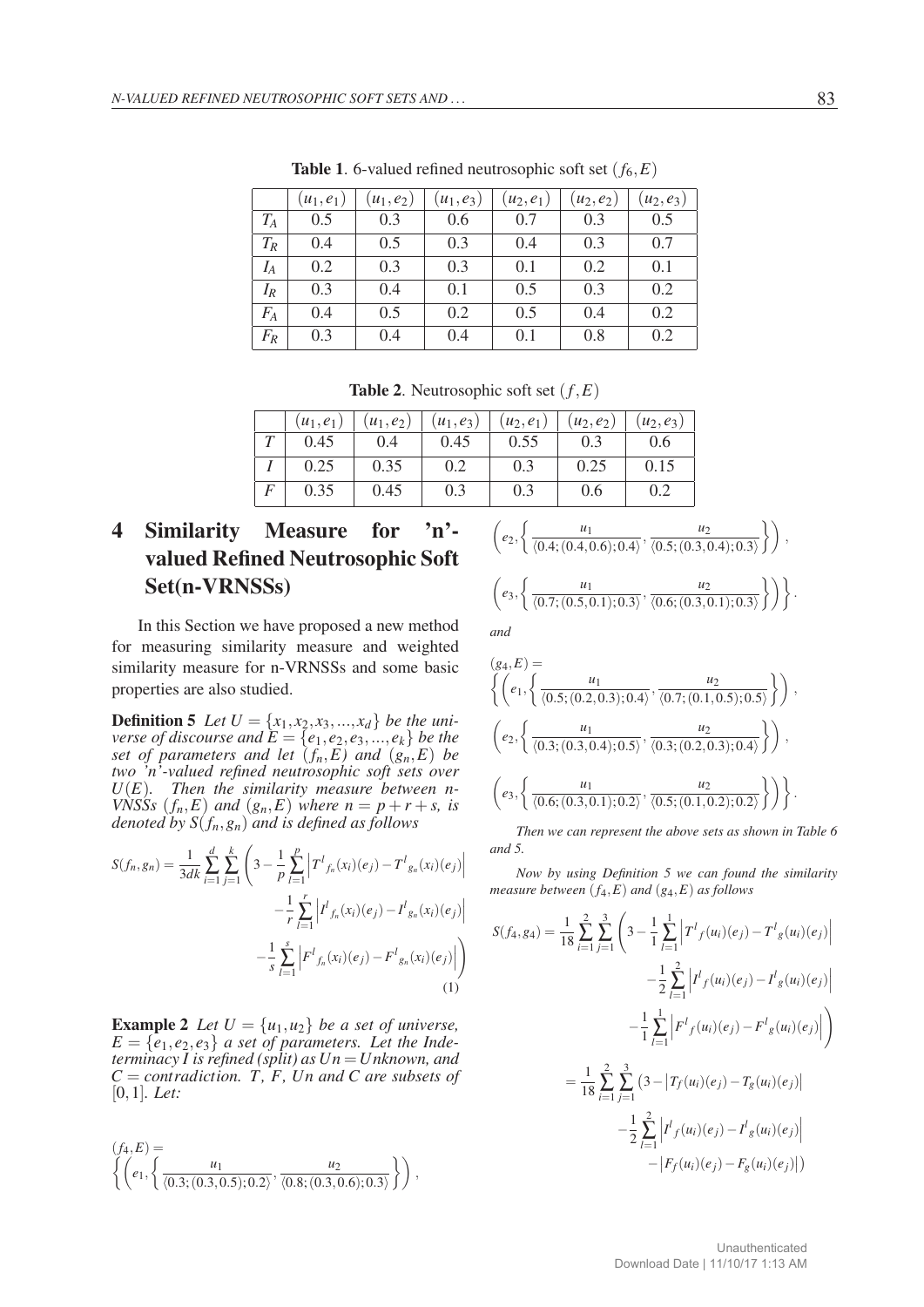|                                                   | ., ., ., .,    |                                                                                                                                               |
|---------------------------------------------------|----------------|-----------------------------------------------------------------------------------------------------------------------------------------------|
|                                                   |                | $\left  \alpha_j = \sum u_{ij} \right  \beta_j = \sum u_{ij} \left  \gamma_j = \sum u_{ij} \right  \delta_j = \alpha_j + \beta_j - \gamma_j.$ |
| $\alpha_1 = 1.3$ $\beta_1 = 0.8$ $\gamma_1 = 1.1$ |                | $\delta_1=1$                                                                                                                                  |
| $\alpha_2 = 1.45$ $\beta_2 = 0.7$                 | $\gamma_2=1.1$ | $\delta_2 = 1.05$                                                                                                                             |

Table 3.  $\delta_i = \alpha_i + \beta_i - \gamma_i$ .

**Table 4.** 4-valued refined neutrosophic soft set  $(f_4, E)$ 

|    | $(u_1, e_1)$ | $(u_1, e_2)$ | $(u_1, e_3)$ | $(u_2, e_1)$ | $(u_2, e_2)$ | $(u_2, e_3)$ |
|----|--------------|--------------|--------------|--------------|--------------|--------------|
|    | 0.3          | 0.4          | 0.7          | 0.8          | 0.5          | 0.6          |
| Un | 0.3          | 0.4          | 0.5          | 0.3          | 0.3          | 0.3          |
|    | 0.5          | 0.6          | 0.1          | 0.6          | 0.4          | 0.1          |
| F  | 0.2          | 0.4          | 0.3          | 0.3          | 0.3          | 0.3          |

After some calculations, the similarity measure between  $(f_4, E)$  and  $(g_4, E)$  is given by  $S(f_4, g_4) \simeq$ 0*.*87.

**Theorem 1** If  $S(f_n, g_n)$  be the similarity measure *between two n-VRNSSs*  $(f_n, E)$  *and*  $(g_n, E)$  *then:* 

- *1.*  $0 \leq S(f_n, g_n) \leq 1$ ,
- 2. *S*( $f_n, g_n$ ) = *S*( $g_n, f_n$ )*,*
- *3.*  $S(f_n, f_n) = 1$ ,
- *4.*  $(f_n, E) ∩ (g_n, E) = \emptyset \Leftrightarrow S(f_n, g_n) = 0.$
- *5. If*  $(f_n, E) \subseteq (g_n, E)$  *and*  $(g_n, E) \subseteq$  $(z_n, E)$ *, then*  $S(f_n, z_n) \leq S(g_n, z_n)$ *.*

**Proof** The proof is straightforward from Definition  $\overline{\phantom{a}}$  5.

**Definition 6** *Let*  $(f_n, E)$  *and*  $(g_n, E)$  *be two n*-*VRNSSs over the same universe* (*U*;*E*)*. We call the two n-VRNSSs to be significantly similar if S*(*f<sub>n</sub>,g<sub>n</sub>*)  $\geq \frac{1}{2}$ 2

# 5 Application of the Similarity Measure in Medical Diagnosis

In the following example, given by Alkhazaleh and Salleh [4] we will try to estimate the possibility that a sick person having certain visible symptoms is suffering from dengue fever. For this we first construct a model n-VRNSS for dengue fever and the n-VRNSS of symptoms for the sick person. Next we find the similarity measure of these two sets.

If they are significantly similar then we conclude that the person is possibly suffering from dengue fever. Let the Indeterminacy *I* is refined (split) as  $Un = Unknown$ , and  $C = contradiction$ . *T*, *F*, *Un* and *C* are subsets of [0*,*1]. Let our universal set contain only two elements "yes" and "no", that is,  $U = \{y, n\}$ . Here the set of parameters *E* is the set of certain visible symptoms. Let  $E = \{e_1, e_2, e_3, e_4, e_5, e_6, e_7, e_8, e_9, e_{10}, e_{11}\},\$ where  $e_1$  = body temperature,  $e_2$  = cough with chest congestion,  $e_3$  = loose motion,  $e_4$  = chills,  $e_5$  = headache,  $e_6$  = low heart rate (bradycardia),  $e_7$  = pain upon moving the eyes,  $e_8$  = breathing trouble,  $e_9 = a$  flushing or pale pink rash comes over the face,  $e_{10} =$  low blood pressure (hypotension) and  $e_{11}$  = loss of appetite.

Our model n-VRNSS for dengue fever  $f_4$  is given in Table 6 and this can be prepared with the help of a physician. After talking to the sick person we can construct his n-VRNSS *g*<sup>4</sup> as in Table 6. Now we find the similarity measure of these two sets (as in Example 2), here *S*( $f_4$ , $g_4$ )  $\cong$  0.62 <  $\frac{1}{2}$ . Hence the two n-VRNSSs are significantly similar. Therefore, we conclude that the person is suffering from dengue fever.

#### Acknowledgments

The authors would like to acknowledge the financial support received from Shaqra University.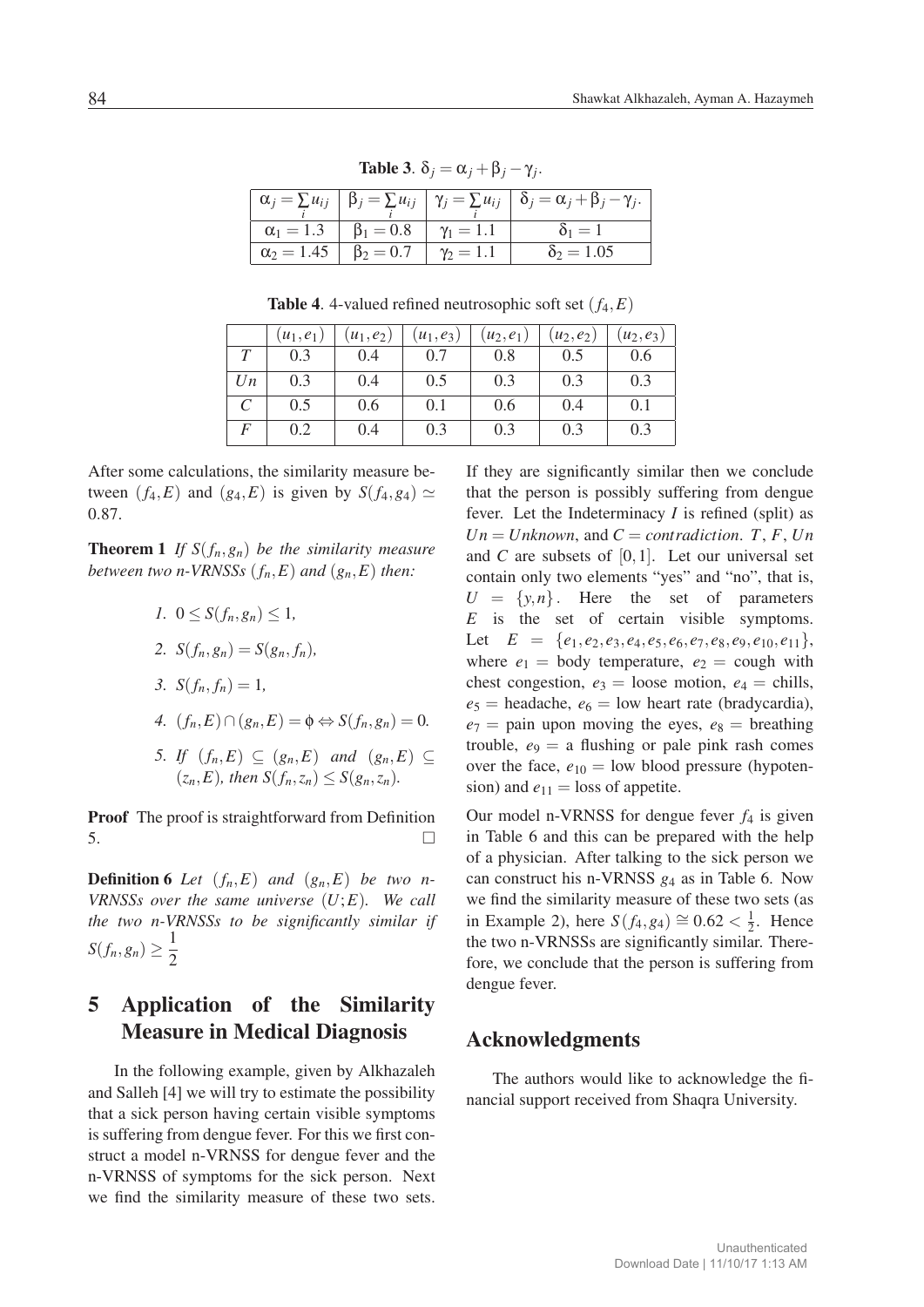|                   | $u_1, e_1$ | $(u_1, e_2)$ | $(u_1, e_3)$ | $(u_2, e_1)$ | $(u_2, e_2)$ | $(u_2, e_3)$ |
|-------------------|------------|--------------|--------------|--------------|--------------|--------------|
| T                 | 0.5        | 0.3          | 0.6          | 0.7          | 0.3          | 0.5          |
| Un                | 0.2        | 0.3          | 0.3          | 0.1          | 0.2          | 0.1          |
| $\mathcal{C}_{0}$ | 0.3        | 0.4          | 0.1          | 0.5          | 0.3          | 0.2          |
| F                 | 0.4        | 0.5          | 0.2          | 0.5          | 0.4          | 0.2          |

**Table 5.** 4-valued refined neutrosophic soft set  $(g_4, E)$ 

|                |                               | Model n-VRNSS for dengue fever $f_4$ | Model n-VRNSS for sick person $g_4$    |                                        |  |  |
|----------------|-------------------------------|--------------------------------------|----------------------------------------|----------------------------------------|--|--|
| $e_i$          | у                             | n                                    | у                                      | n.                                     |  |  |
| e <sub>1</sub> | $\langle 1;(0,0);0\rangle$    | $\langle 0; (0,0); 1 \rangle$        | (0.4; (0.2, 0.3); 0.5)                 | (0.8; (0.2, 0.2); 0.2)                 |  |  |
| e <sub>2</sub> | $\langle 0; (0,0); 1 \rangle$ | $\langle 1;(0,0);0\rangle$           | (0.8; (0.3, 0.2); 0.1)                 | $\langle 0.3; (0.1, 0.2); 0.7 \rangle$ |  |  |
| e <sub>3</sub> | $\langle 0; (0,0); 1 \rangle$ | $\langle 1;(0,0);0\rangle$           | (0.5; (0.4, 0.2); 0.4)                 | (0.4; (0.2, 0.4); 0.5)                 |  |  |
| $e_4$          | $\langle 1;(0,0);0\rangle$    | $\langle 0; (0,0); 1 \rangle$        | (0.7; (0.4, 0.2); 0.4)                 | (0.3; (0.3, 0.2); 0.5)                 |  |  |
| e <sub>5</sub> | $\langle 1;(0,0);0\rangle$    | $\langle 0; (0,0); 1 \rangle$        | $\langle 0.9; (0.3, 0.4); 0.2 \rangle$ | (0.1; (0.2, 0.4); 0.8)                 |  |  |
| e <sub>6</sub> | $\langle 1;(0,0);0\rangle$    | $\langle 0; (0,0); 1 \rangle$        | (0.6; (0.5, 0.3); 0.3)                 | (0.2; (0.3, 0.2); 0.6)                 |  |  |
| $e_7$          | $\langle 1;(0,0);0\rangle$    | $\langle 0; (0,0); 1 \rangle$        | $\langle 0.5; (0.4, 0.1); 0.3 \rangle$ | (0.3; (0.3, 0.3); 0.6)                 |  |  |
| $e_8$          | $\langle 0; (0,0); 1 \rangle$ | $\langle 1;(0,0);0\rangle$           | (0.8; (0.3, 0.3); 0.5)                 | (0.2; (0.1, 0.4); 0.6)                 |  |  |
| $\ell_{9}$     | $\langle 1;(0,0);0\rangle$    | $\langle 0; (0,0); 1 \rangle$        | (0.7; (0.2, 0.1); 0.4)                 | (0.3; (0.1, 0.1); 0.5)                 |  |  |
| $e_{10}$       | $\langle 1;(0,0);0\rangle$    | $\langle 0; (0,0); 1 \rangle$        | (0.6; (0.1, 0.1); 0.3)                 | (0.4; (0.2, 0.3); 0.5)                 |  |  |
| $e_{11}$       | $\langle 0; (0,0); 1 \rangle$ | $\langle 1;(0,0);0\rangle$           | (0.3; (0.2, 0.2); 0.6)                 | $\langle 0.6; (0.1, 0.4); 0.3 \rangle$ |  |  |

Table 6. Model n-VRNSS for dengue fever and sick person

### References

- [1] A. A. A. Agboola, On refined neutrosophic algebraic structures, Neutrosophic Sets and Systems, 10:99–101, 2015.
- [2] S. Alkhazaleh, 'n'-valued refined neutrosophic soft set theory, Journal of Intelligent & Fuzzy Systems 32 (6), pp. 4311-4318.
- [3] S. Alkhazaleh, Time-neutrosophic soft set and its applications, Journal of Intelligent & Fuzzy Systems, 30(2):1087–1098, 2016.
- [4] S. Alkhazaleh and A. R. Salleh, Possibility fuzzy soft set, Advances in Decision Sciences, page 18, 2011.
- [5] S. Broumi and I. Deli, Correlation measure for neutrosophic refined sets and its application in medical diagnosis, Palestine Journal of Mathematics, 5(1):135–143, 2016.
- [6] S. Broumi, I. Deli, and F. Smarandache, Critical Review, volume X, chapter 'n'-valued Interval Neutrosophic Sets and Their Application in Medical Diagnosis, pages 45–69, Center for Mathematics of Uncertainty, Creighton University, USA, 2015.
- [7] S. Broumi and F. Smarandache, Intuitionistic neutrosophic soft set, Journal of Information and Computing Science, 8(2):130–140, 2013.
- [8] S. Broumi and F. Smarandache, Neutrosophic refined similarity measure based on cosine function, Neutrosophic Sets and Systems, 6:42–48, 2014.
- [9] S. Broumi and F. Smarandache, Extended hausdorff distance and similarity measures for neutrosophic refined sets and their application in medical diagnosis, Journal of New Theory, 7:64–78, 2015.
- [10] M. Şahin, S. Alkhazaleh, and V. Uluçay, Neutrosophic soft expert sets, Applied Mathematics, 6:116–127, 2015.
- [11] Y. Jun, Single-valued neutrosophic similarity measures based on cotangent function and their application in the fault diagnosis of steam turbine, Soft Computing, pages 1–9, 2015.
- [12] F. Karaaslan, Correlation coefficients of singlevalued neutrosophic refined soft sets and their applications in clustering analysis, Neural Computing and Applications, 2016:1–13, 2016.
- [13] P. Maji, Neutrosophic soft set, Annals of Fuzzy Mathematics and Informatics, 5(1):157-168, 2013.